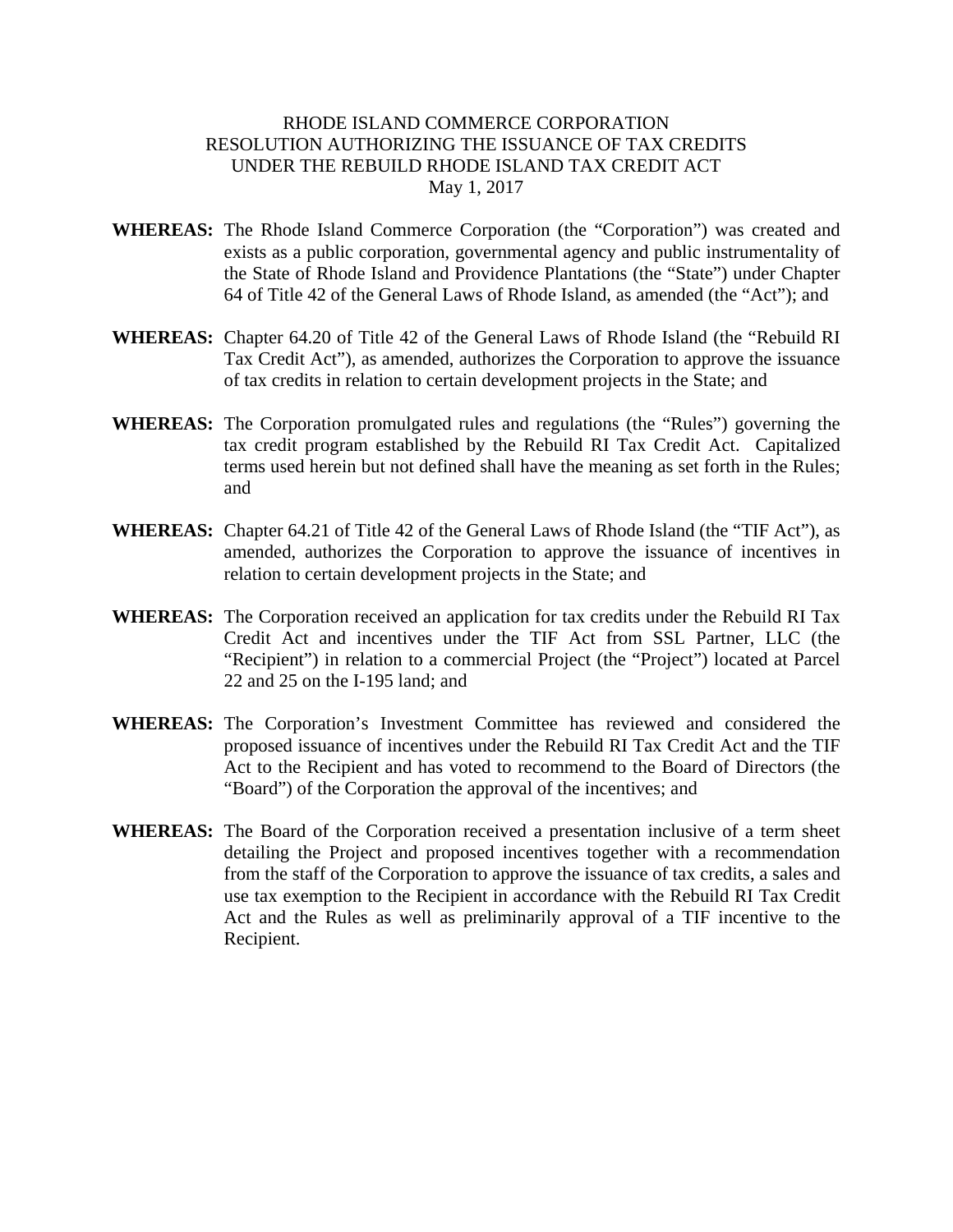NOW, THEREFORE, acting by and through its Board, the Corporation hereby resolves as follows:

## **RESOLVED:**

- 1. To accomplish the purposes of the Act and the Rebuild RI Tax Credit Act the Corporation approves the issuance of tax credits to the Recipient in an amount not to exceed Fifteen Million Dollars (\$15,000,000) and authorizes a sales and use tax exemption in addition to the tax credits of One Million Five Hundred Ninety-Seven Thousand Thirty-Six Dollars (\$1,597,036) with any sales and use tax exemption exceeding said amount reducing the tax credits awarded hereunder dollar for dollar.
- 2. To accomplish the purposes of the TIF Act, the Corporation approves the designation of the area identified in Exhibit 1 as a Qualifying TIF Area under the TIF Act and related regulations (the "TIF Rules"), subject to future determination of the TIF incentive amount under the TIF Act. The Corporation also approves the pledge of the following revenue as a payment in lieu of taxes as permitted under Rule 18 of the TIF Rules, subject to final approval of a TIF incentive by the Board:
	- a. Seventy-five percent (75%) of the Net New Revenues (as defined in the TIF Rules) derived from the sales tax imposed under RIGL §44-18-18 and seventyfive (75%) percent of the Net New Revenues from Corporation's twenty-four percent (24%) share of the five percent (5%) hotel tax imposed under RIGL  $\S$ 44-18-36.1(a).
- 3. The authorization provided for incentives under the Rebuild RI Tax Credit Act herein is subject to the following conditions:
	- a. The execution of an Incentive Agreement between the Corporation and the Recipient meeting the requirements of the Rebuild RI Tax Credit Act and the Rules in such form as one of the Authorized Officers (hereinafter defined) shall deem appropriate in the sole discretion of such Officer;
	- b. Verification by the Corporation of compliance with the Eligibility Requirements of Rule 6 of the Rules prior to Certification of any award of tax credits to the Recipient; and
	- c. Such additional conditions as any of the Authorized Officers, acting singly, shall deem appropriate in the sole discretion of such Officer.
- 4. The Board of the Corporation hereby finds and determines that: (a) the approval will prevent, eliminate, or reduce unemployment or underemployment in the State and will generally benefit economic development of the State; (b) that, to the extent applicable, the provisions of RIGL  $\S$  42-64-10(a)(1)(ii) through (v) have been satisfied; (c) that the Recipient's Equity in the Project is not less than twenty percent (20%) of the total Project Cost and otherwise meets the Project Cost criteria of the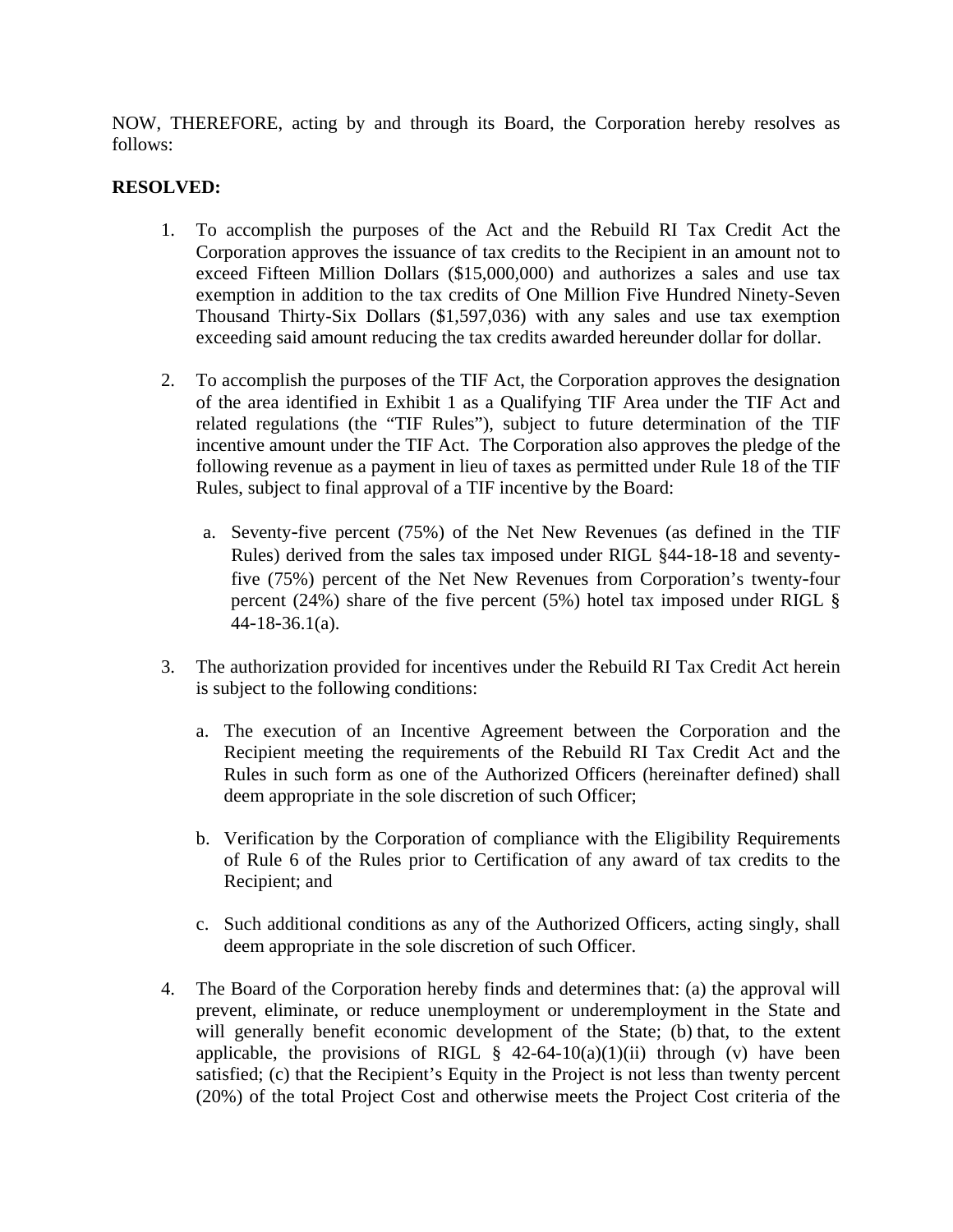Rebuild RI Tax Credit Act; (d) there is a Project Financing Gap for the Project such that after taking into account all available private and public funding sources, the Project is not likely to be accomplished by private enterprise without the incentives described in the Act and the Rules; (e) the total amount of Tax Credits awarded for the Project is the lesser of thirty (30%) of the total Project Cost or the amount needed to close the Project Financing Gap; (f) that the Chief Executive Officer of the Corporation has provided written confirmation required by the Rebuild RI Tax Credit Act (a copy of which is annexed hereto as Exhibit 2); (g) the Secretary of Commerce has provided written confirmation required by the Rebuild RI Tax Credit Act (a copy of which is annexed hereto as Exhibit 2); (h) the Office of Management and Budget has provided written confirmation required under the Rebuild RI Tax Credit Act (a copy of which is annexed hereto as Exhibit 3); (i) the Recipient has demonstrated that it will otherwise satisfy the Eligibility Requirements of Rule 6 of the Rules for a Commercial Project; (j) the Department of Revenue has issued a Revenue Increment Base certificate, a copy of which is annexed hereto as Exhibit 1.

- 5. Prior to the execution of an Incentive Agreement with the Recipient, the Corporation shall prepare and publicly release an analysis of the impact that the issuance of the tax credits will or may have on the State considering the factors set forth in RIGL § 42-  $64-10(a)(2)$  (a copy of which is annexed hereto as Exhibit 4).
- 6. The Authorized Officers of the Corporation for purposes of this Resolution are the Chair, the Vice Chair, the Secretary of Commerce, the President & COO, the Chief Financial Officer or the Managing Director, Head of Investments (the "Authorized Officers"). Any one of the Authorized Officers of the Corporation, acting singly, is hereby authorized to execute, acknowledge and deliver and/or cause to be executed, acknowledged or delivered any documents necessary or appropriate to consummate the transactions authorized herein with such changes, insertions, additions, alterations and omissions as may be approved by any such Authorized Officers, and execution thereof by any of the Authorized Officers shall be conclusive as to the authority of such Authorized Officers to act on behalf of the Corporation. The Authorized Officers of the Corporation shall have no obligation to take any action with respect to the authorization granted hereunder and the Corporation shall in no way be obligated in any manner to the Recipient by virtue of having adopted this Resolution. The Secretary or the Assistant Secretary of the Corporation, and each, acting singly, is hereby authorized to affix a seal of the Corporation on any of the documents authorized herein and to attest to the same.
- 7. All covenants, stipulations, and obligations and agreements of the Corporation contained in this Resolution and the documents authorized herein shall be deemed to be covenants, stipulations, obligations and agreements of the Corporation to the full extent authorized and permitted by law and such covenants, stipulations, obligations and agreements shall be binding upon any board or party to which any powers and duties affecting such covenants, stipulations, obligations and agreements shall be transferred by and in accordance with the law. Except as otherwise provided in this Resolution, all rights, powers and privileges conferred and duties and liabilities